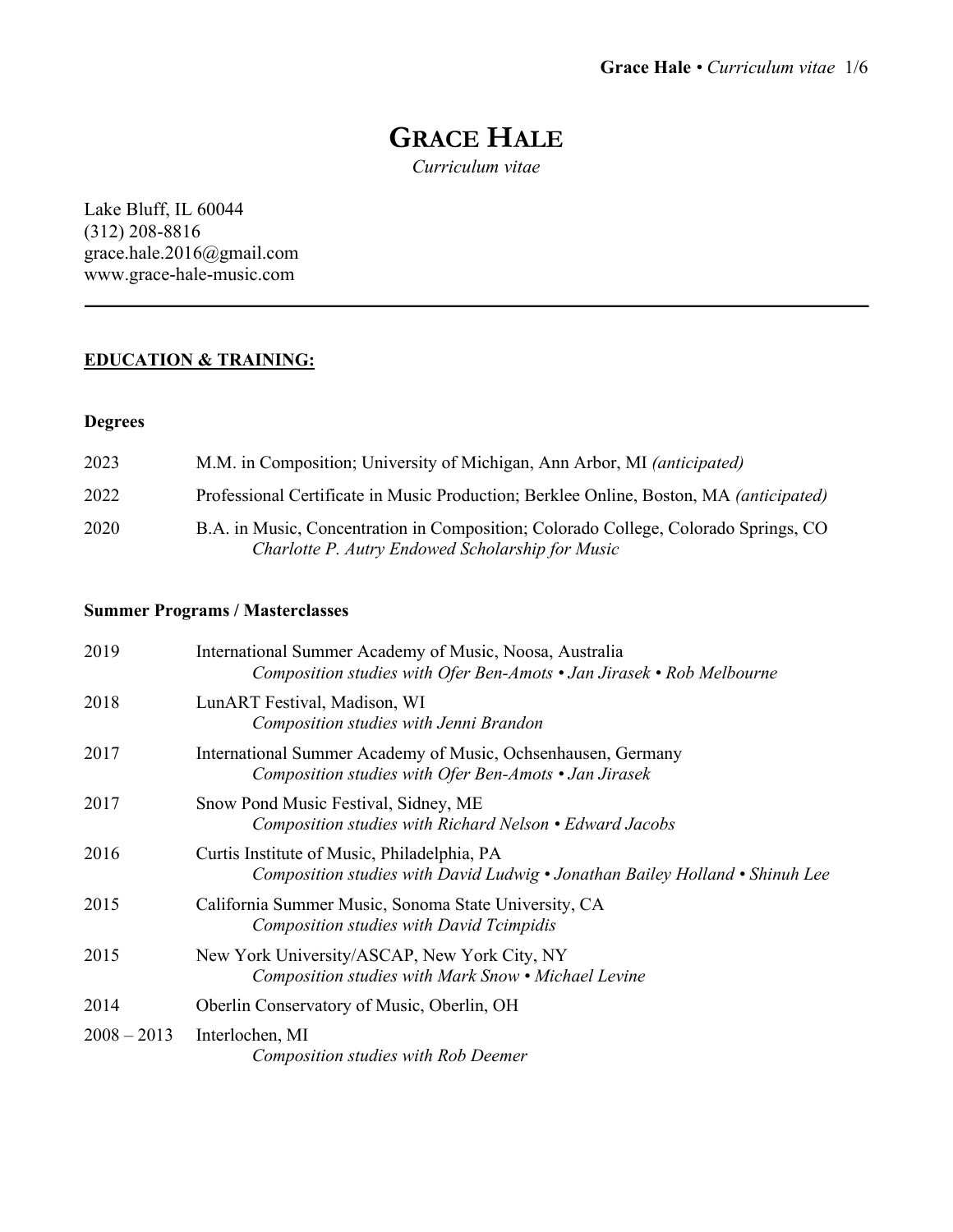### **AWARDS & RECOGNITION**

- David and Karen Smith Coperthwaite Award for Excellence in Music
- Max Lanner Prize for Excellence in Instrumental Music *(piano)*
- First Prize in Colorado Collegiate Composition Competition
- Max Lanner Prize for Excellence in Instrumental Music *(piano)*
- Honorable Mention in the ISAM Joseph Dorfman Memorial Competition
- Honorable Mention in Compose Yourself! Competition
- 2016 2020 Charlotte P. Autrey Endowed Scholarship for Music at Colorado College

### **COMMISSIONED WORKS**

| 2022 | <i>Impasto</i> , reed quintet, by Jesse Bruer <i>(clarinetist)</i>                |
|------|-----------------------------------------------------------------------------------|
| 2021 | Rodgers & Hammerstein Medley, two pianos eight hands, for competition premier, CO |
| 2020 | Scenes from an American Summer, Colorado College Concert Band                     |
| 2020 | Come Curious – film score, short film directed by Roo Smith and Noah Kane         |

#### **PUBLICATIONS**

| 2022 | A Wayward Leaf, intermediate solo piano, requested by CCC Music Company, CO  |
|------|------------------------------------------------------------------------------|
| 2020 | <i>Thorne Miniatures,</i> solo piano, published by the CCC Music Company, CO |

#### **PUBLIC PERFORMANCES**

 *Impasto*. Sara Pinto, *oboe*; Jesse Bruer, *clarinet*; Andrew MacRossie, *soprano saxophone*; Ellé Crowhurst, *bass clarinet*; Isaac Bartol, *bassoon*. McIntosh Theatre; Ann Arbor, MI. 04/02 *Thorne Miniatures*. Grace Hale, *piano*. Packard Hall; Colorado Springs, CO. 03/05 *Virginia Kitchen.* Heather MacArthur, *violin*; Sue Grace, *piano;* Packard Hall, CO. 03/05 *French Salon.* Daryll Stevens, *clarinet;* Sue Grace, *piano*; Packard Hall, CO. 03/05 *Thorne Miniatures*. Grace Hale, *piano*. Packard Hall; Colorado Springs, CO. 01/30 *Sunday,* (arrangement). Sierra Hull, *mandolin;* Walla Wall Symphony Orchestra; Cordiner Hall, Walla Walla, WA. 04/09 *Sunday,* (arrangement). Sierra Hull, *mandolin;* Portland Chamber Orchestra; Agnes Flanagan Chapel, Portland, OR. 03/31 *Una Voce Dimenticata***.** Ensemble Offspring, *violin and viola;* Noosa, Australia 03/10 *Rhapsody on a Cityscape.* Rocky Mountain Brassworks, *British Brass Band.* Broomfield, CO. 02/17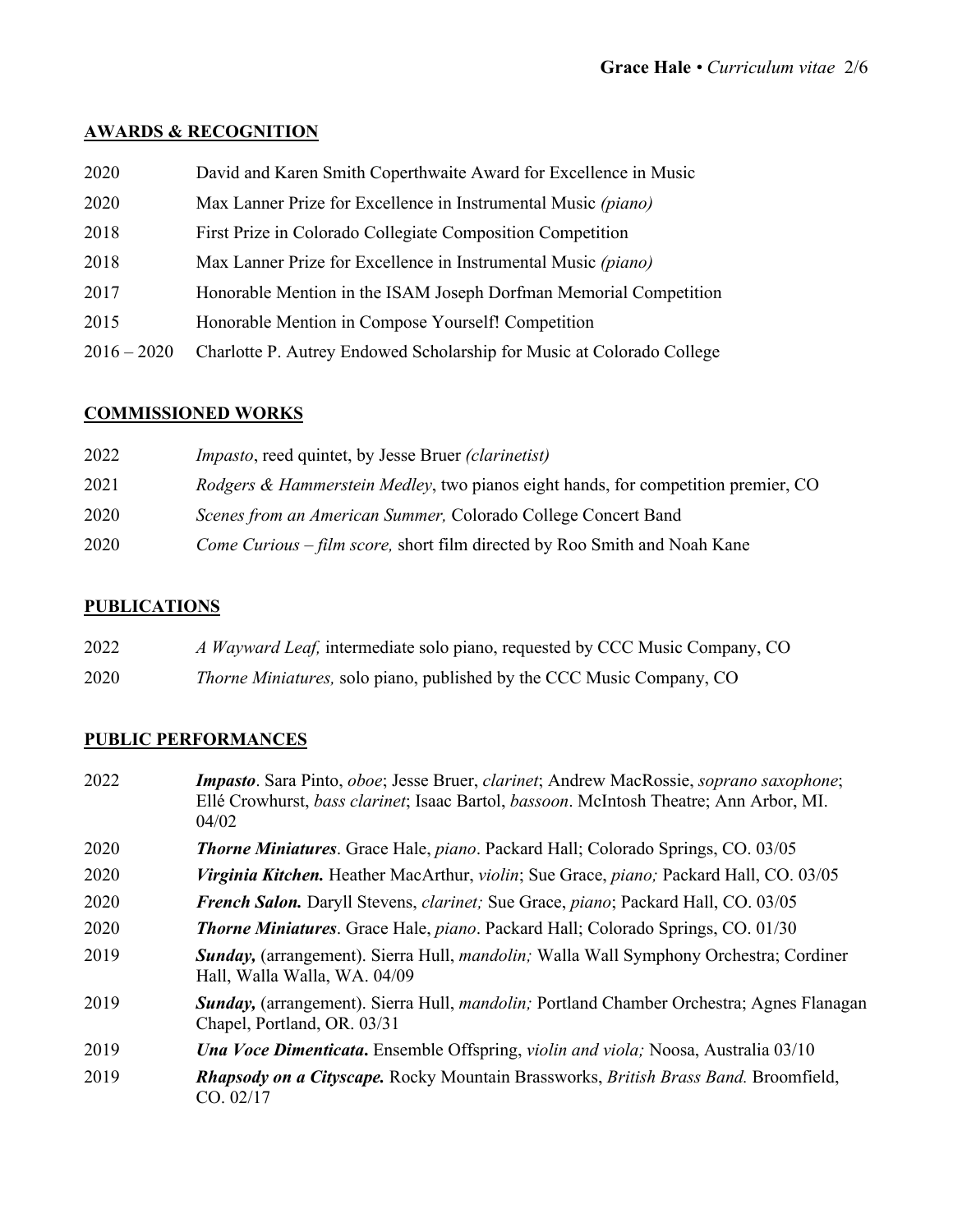| 2018 | <b>Una Voce Dimenticata.</b> League, Paulson, <i>violin and viola</i> ; Grand Hall, Madison, WI. 06/30                                |
|------|---------------------------------------------------------------------------------------------------------------------------------------|
| 2018 | <b>Una Voce Dimenticata.</b> Anna Lynn-Palevsky, violin; Grace Palten, viola; Ent Center for the<br>Arts, Colorado Springs, CO. 06/02 |
| 2018 | Una Voce Dimenticata. Anna Lynn-Palevsky, violin; Grace Palten, viola; Packard Hall,<br>Colorado Springs, CO. 05/09                   |
| 2018 | The Vagabond. Susan Grace, piano; Packard Hall, Colorado Springs, CO. 05/09                                                           |
| 2018 | Una Voce Dimenticata. Anna Lynn-Palevsky, violin; Grace Palten, viola; Packard Hall,<br>Colorado Springs, CO. 02/27                   |
| 2018 | Rain Has Fallen. Gwen Wolfenbarger, voice; Grace Hale, piano; Packard Hall, Colorado<br>Springs, CO. 01/31                            |
| 2017 | What Lies Beneath a Dreamworld. Grace Hale, piano and VR headset; Packard Hall,<br>Colorado Springs, CO. 09/10                        |
| 2017 | Rain Has Fallen. Gwen Wolfenbarger, voice; Grace Hale, piano; Packard Hall, Colorado<br>Springs, CO. 09/10                            |
| 2017 | <b>The Vagabond.</b> Roman Lopatynski, piano. Landesmusikakademie, Ochsenhausen, Germany.<br>08/06                                    |
| 2017 | <b>Una Voce Dimenticata.</b> and PLAY, violin and viola. Concert Hall, Sidney, ME. 06/13                                              |
| 2017 | Lieder ohne Vogel. Student musicians, piccolo, clarinet, violin, viola, cello; Concert Hall,<br>Sidney, ME. 06/11                     |
| 2017 | Shock. Tenebrae New Music Ensemble, guitar, harp, piano, violin I, violin II, cello; Packard<br>Hall, Colorado Springs, CO. 02/09     |
| 2017 | Despair. Tenebrae New Music Ensemble, guitar, harp, piano, violin I, violin II, cello;<br>Packard Hall, Colorado Springs, CO. 02/09   |
| 2016 | Rince Fainne Fairy. Curtis Faculty, cello, piano; Field Concert Hall, Philadelphia, PA.<br>07/29                                      |
| 2016 | Yosemite. Lake Forest Academy students, <i>string quartet</i> ; Lake Forest, IL. 05/20                                                |
| 2016 | <b>Bockscar.</b> Lake Forest Academy students, bass clarinet and marimba; Lake Forest, IL. 05/20                                      |
| 2016 | Highland Spring. Lake Forest Academy Orchestra; Lake Forest, IL. 05/16                                                                |
| 2015 | Fantasia, Lake Forest Academy Orchestra, piano concerto; Lake Forest, IL. 12/13                                                       |
| 2015 | <b>The Gloaming, California Summer Music students, two violins, viola, cello, piano; CA 07/25</b>                                     |
| 2015 | Night of the Living Dead. Lake Forest Academy Orchestra, film score; Lake Forest, IL.<br>05/16                                        |
| 2014 | L'Avventura. Lake Forest Academy Orchestra; Lake Forest, IL. 12/10                                                                    |
| 2014 | Yosemite. Worcester Chamber Music Society, string quartet. Boston, MA. 07/10                                                          |
| 2014 | Bockscar. Transient Canvas, bass clarinet and marimba; Boston, MA. 07/05                                                              |
| 2014 | The Matineé. Oberlin Conservatory students, flute, violin, double bass; Oberlin, OH. 06/20                                            |
|      |                                                                                                                                       |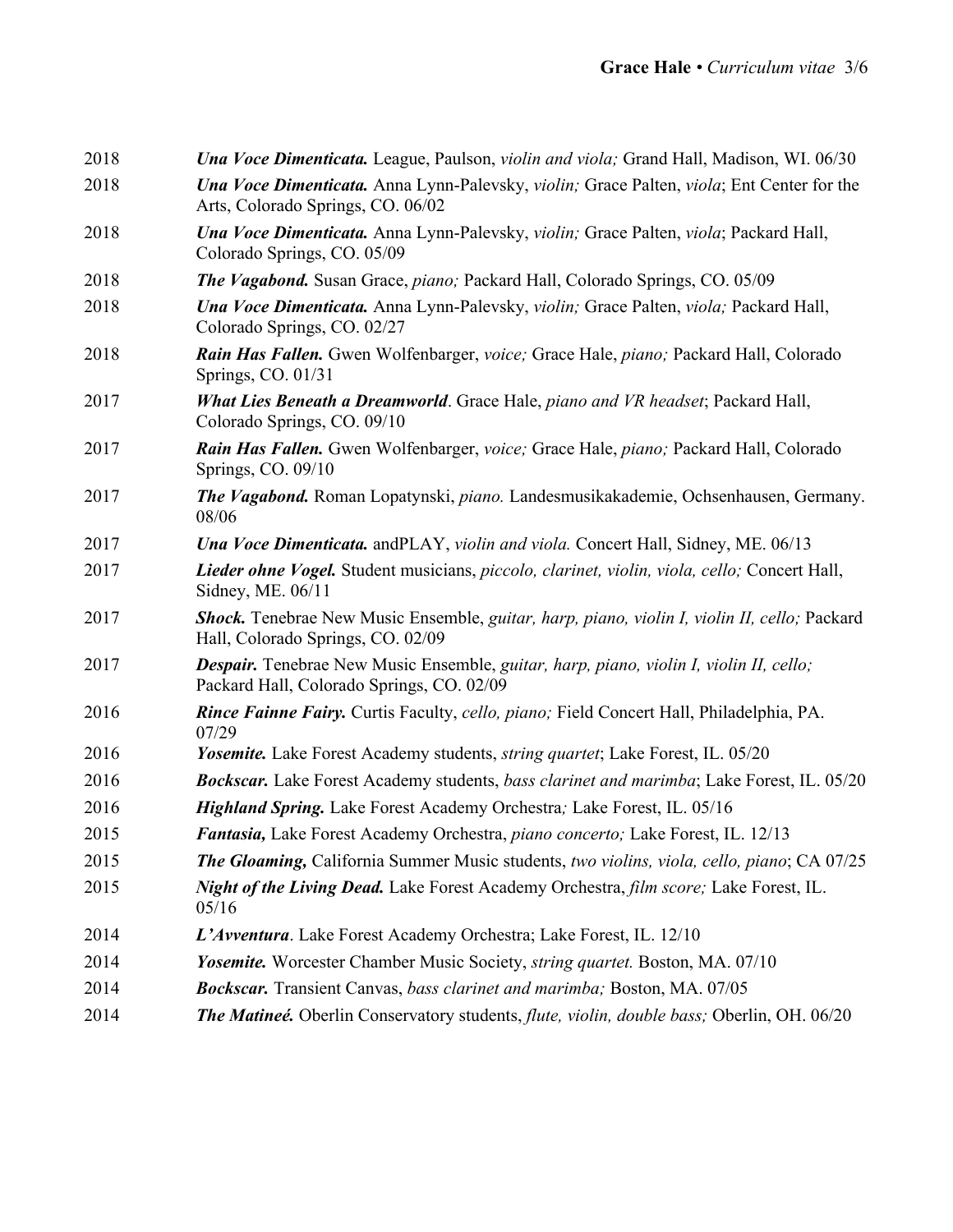## **COMPLETE CATALOGUE OF WORKS WITH TITLES, INSTRUMENTATIONS, DURATIONS**

### **Orchestral Works**

| 2019 | <b>Sunday.</b> Mandolin and chamber orchestra [5 minutes]                |
|------|--------------------------------------------------------------------------|
| 2016 | <i>Highland Spring.</i> Orchestra [7 minutes]                            |
| 2015 | <i>Fantasia.</i> Orchestra [7 minutes]                                   |
| 2015 | <i>Night of the Living Dead.</i> Orchestra conducted to film [3 minutes] |
| 2014 | L'Avventura. Orchestra [5 minutes]                                       |
| 2014 | <b>Reminiscence.</b> Orchestra [3 minutes]                               |
| 2014 | <b>Starweather.</b> Orchestra [6 minutes]                                |
|      |                                                                          |

### **Band**

| 2019 | <b>Scenes from an American Summer.</b> Concert Band [7 minutes] |
|------|-----------------------------------------------------------------|
| 2018 | <b>Rhapsody on a Cityscape.</b> British Brass Band [5 minutes]  |

### **Chamber Ensemble**

| <b>Impasto.</b> Reed Quintet [4 minutes]                                                   |
|--------------------------------------------------------------------------------------------|
| French Salon. Clarinet and piano [4 minutes]                                               |
| <i>Virginia Kitchen.</i> Violin and piano [3 minutes]                                      |
| <b>Borda</b> . Clarinet, percussion, piano, cello [4 minutes]                              |
| <b>Dream Circus.</b> Piano duo [3 minutes]                                                 |
| Lieder ohne Vogel. Piccolo, clarinet, violin, viola, violoncello, piano [9 minutes]        |
| <b>Rain Has Fallen.</b> Voice and piano [5 minutes]                                        |
| <b>Sketch.</b> Voice [2 minutes]                                                           |
| <b>What Lies Beneath a Dreamworld.</b> Solo piano and virtual reality headset [10 minutes] |
| <i>Heartbeat.</i> Percussion duet [1 minute]                                               |
| <b>Minuet in D.</b> String quartet [2 minutes]                                             |
| <b>Shock</b> . Guitar, harp, piano, violin I, violin II, cello [2 minutes]                 |
| <b>Despair.</b> Guitar, harp, piano, violin I, violin II, cello [2 minutes]                |
| <i>Rince Fainne Fairy.</i> Cello and piano [5 minutes]                                     |
| <b>The Gloaming.</b> Violin I, violin II, viola, cello, piano [10 minutes]                 |
| <b>Ganson, "Alone,"</b> Trombone and cello [3 minutes]                                     |
| <i>Yosemite</i> . String quartet [5 minutes]                                               |
| <b>Bockscar</b> . Bass clarinet and marimba [4 minutes]                                    |
| <b>The Matineé.</b> Flute, violin, double bass [6 minutes]                                 |
| <b>Multnomah Falls.</b> String quartet [5 minute]                                          |
| <b>Serenity of Silence</b> . Violin, cello I, cello II, piano [4 minutes]                  |
|                                                                                            |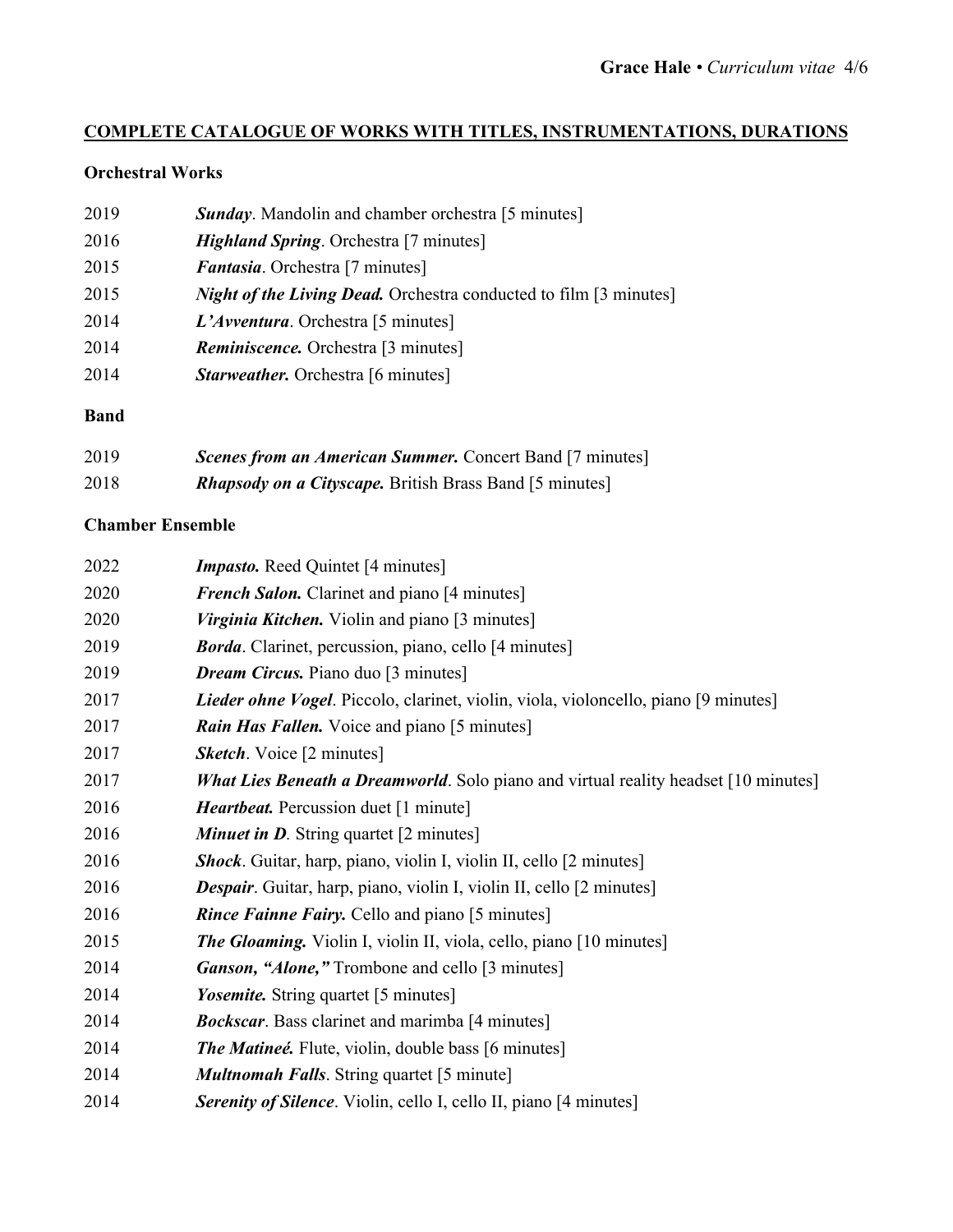| 2013 | <i>Liftoff</i> . Brass quintet [3 minutes]            |
|------|-------------------------------------------------------|
| 2013 | As the Sun Rises. Wind Quintet [4 minutes]            |
| Solo |                                                       |
| 2021 | <i>A Wayward Leaf, Piano solo</i> [3 minutes]         |
| 2020 | <b>Thorne Miniatures.</b> Piano solo [9 minutes]      |
| 2018 | <b>Old City.</b> Flute solo [2 minutes]               |
| 2018 | <b>The Vagabond, Piano solo</b> [7 minutes]           |
| 2018 | <b>Dwarf Planets.</b> Piano solo [6 minutes]          |
| 2016 | <b>Pendulum.</b> Violin solo [2 minutes]              |
| 2016 | soleil levant. Horn solo [1 minute]                   |
| 2016 | <i>Typewriter.</i> Viola solo [1 minute]              |
| 2014 | <b>Downpour.</b> Piano solo [3 minutes]               |
| 2013 | <b>Reverence for Goodwill.</b> Piano solo [2 minutes] |
|      |                                                       |

### **PROFESSIONAL MEMBERSHIPS & AFFILIATIONS**

American Society of Composers, Authors and Publishers

# **NEWS ARTICLES & INTERVIEWS**

| 2020 | "Thorne Miniatures" Thesis Piano Composition Dedicated to Two Music Faculty<br>https://sites.coloradocollege.edu/atb/2020/05/19/thorne-miniatures-thesis-piano-<br>composition-dedicated-to-two-music-faculty/                                                                 |
|------|--------------------------------------------------------------------------------------------------------------------------------------------------------------------------------------------------------------------------------------------------------------------------------|
| 2019 | "Bluegrass Meets Klezmer:" Ofer Ben-Amots, Keith Reed, and Grace Hale '20 Join for<br><b>Musical Collaboration</b><br>https://sites.coloradocollege.edu/atb/2019/05/09/bluegrass-meets-klezmer-ofer-ben-<br>amots-keith-reed-and-grace-hale-20-join-for-musical-collaboration/ |
| 2019 | Grace Hale '20 Wins Colorado Collegiate Composition Competition<br>https://www.coloradocollege.edu/newsevents/newsroom/grace-hale-20-takes-first-<br>place-in-music-competition#.XJrsBi2ZPOQ                                                                                   |
| 2020 | "An Improvisation Undertaking by Grace Hale – One Involving Her Playing Composition<br>with a VR Headset"<br>https://sites.coloradocollege.edu/bulletin/2017/12/built-for-the-block-plan-and-the-<br>planet/                                                                   |
| 2018 | KCME Culture Zone Radio Interview (08.12.18)<br>https://www.kcme.org/kcme-culture-zone/                                                                                                                                                                                        |
| 2016 | Teen Composer Brings Music to Movies<br>https://jwcdaily.com/2016/07/02/teen-composer-brings-music-to-movies/                                                                                                                                                                  |